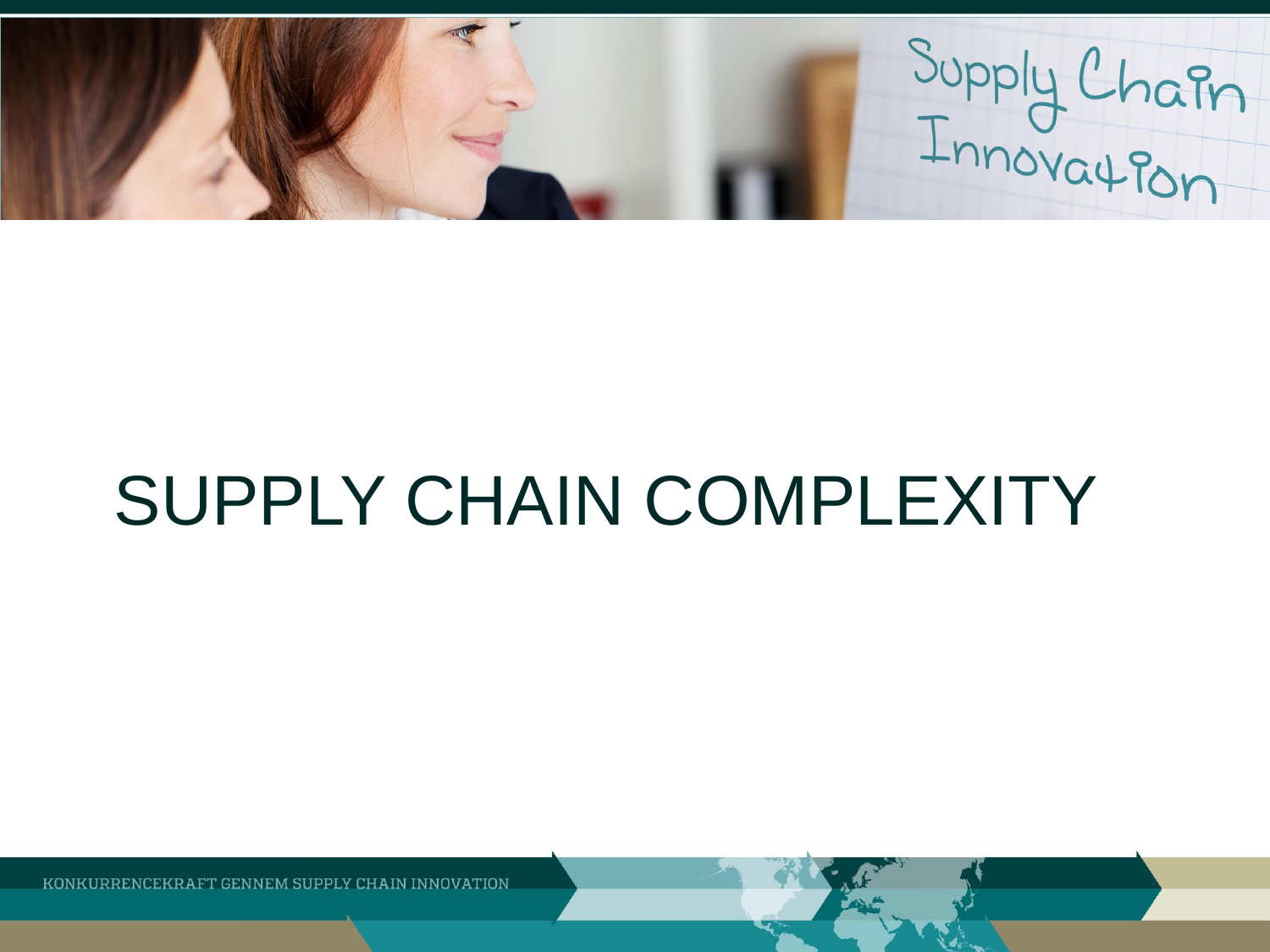

#### **Purpose**

The purpose of this tool is to focus on the complexity of the company's supply chain. Supply chain complexity is a result of external as well as internal factors.

# **Participant(s)**

Supply chain management and top management.

# **Application**

This tool is used continuously, before, during, and after a specific supply chain innovation project to assess supply chain complexity.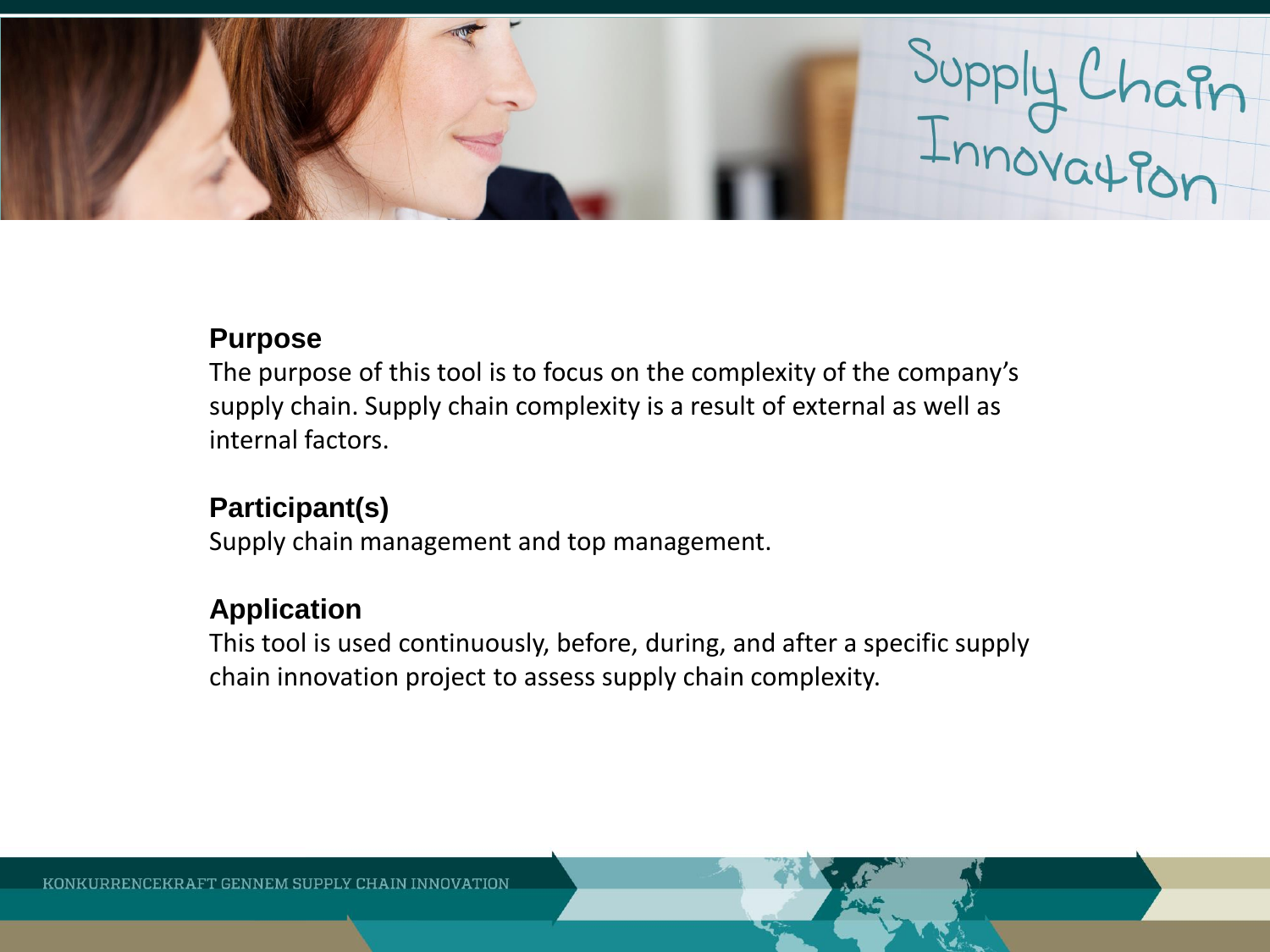

### **Method**

Supply chain complexity is a result of internal and external factors, such as:

- The number of elements in the supply chain: products, services, functions and responsibilities, production, suppliers, components and raw materials, processes
- Variation: deviations from the norm in processes, products, services, structures.
- Cohesiveness and interaction: the relationship between supply chain elements.
- Supply chain processes.
- Supply chain organization.

In addition, the figure on the next page can be used as inspiration for such an assessment.

The factors believed to influence or affect the company's supply chain complexity are listed and evaluated by their influence. Subsequently, supply chain management and top management can develop plans of action and strategies to address these complexities.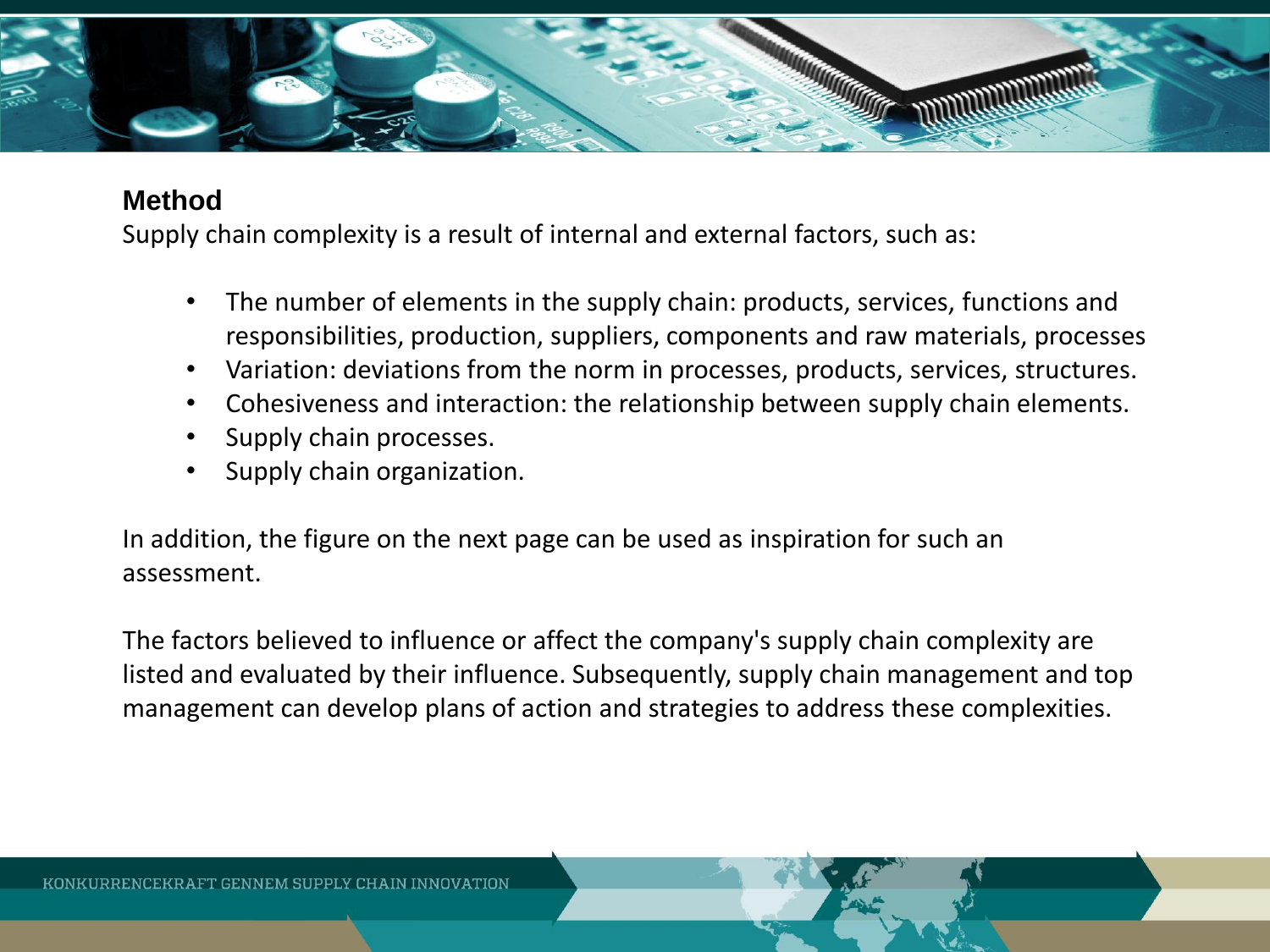#### *Supply chain complexity*